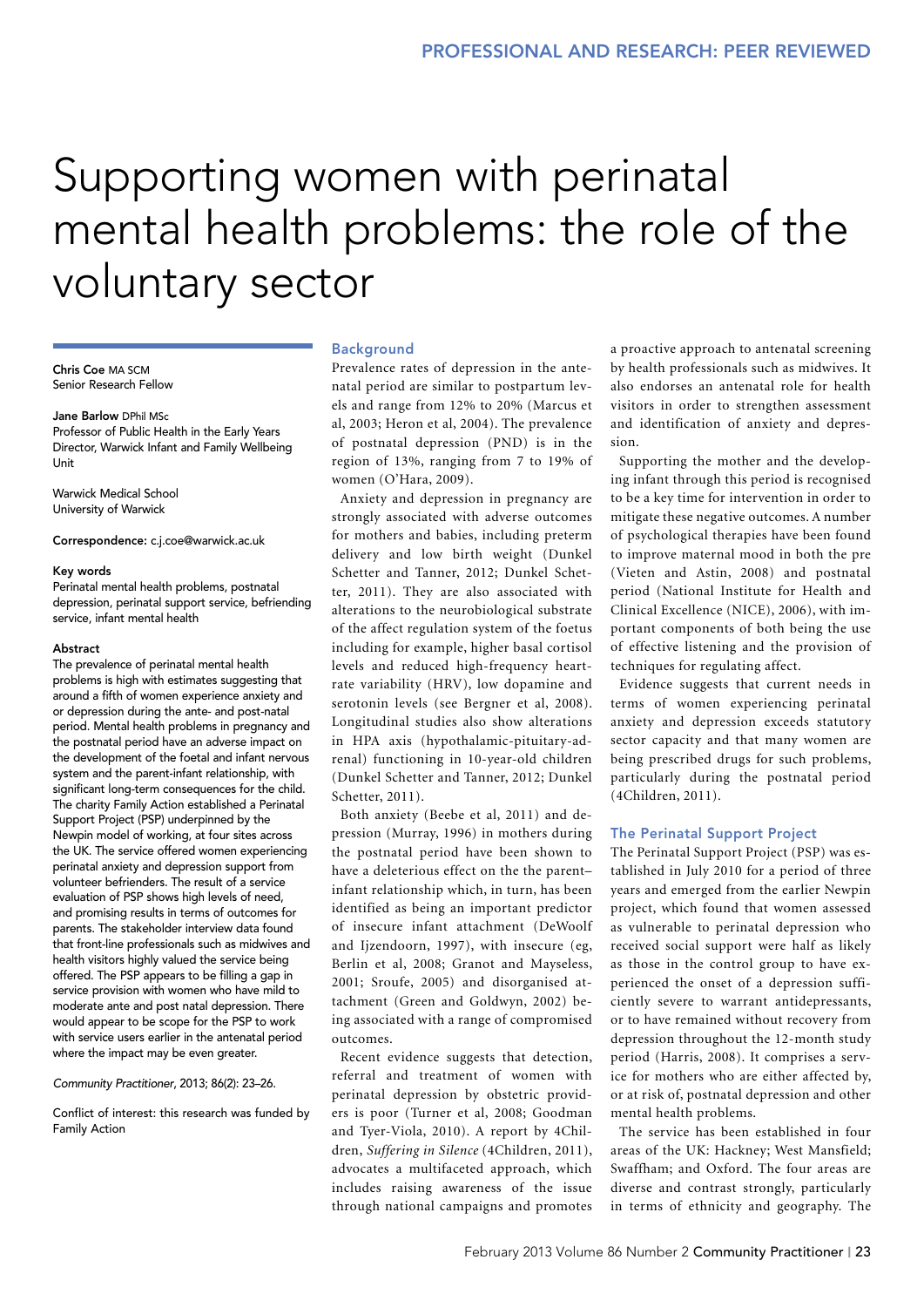| Table 1. Mean scores for the key measures pre- and post-intervention |    |                                                 |                               |      |
|----------------------------------------------------------------------|----|-------------------------------------------------|-------------------------------|------|
| <b>Measures</b>                                                      | N  | <b>Baseline</b><br>(standard<br>deviation (SD)) | Post-<br>intervention<br>(SD) | Sig  |
| Parental mental<br>health                                            | 33 |                                                 |                               |      |
| Anxiety                                                              |    | 11.8(4.1)                                       | 8.4(3.8)                      | .000 |
| Depression                                                           |    | 10.1(4.3)                                       | 6.1(2.7)                      | .000 |
| Mother's<br>relationship<br>with the baby                            | 35 |                                                 |                               |      |
| Warmth                                                               |    | 22.9 (7.8)                                      | 29.0 (4.4)                    | .000 |
| Invasiveness                                                         |    | 12.1(6.3)                                       | 10.3(5.3)                     | .109 |
| Social support                                                       | 42 | 18.7(6.3)                                       | 20.6(5.2)                     | .007 |
| Self-esteem<br>(Volunteer<br>befrienders)                            | 80 | 30.6(4.8)                                       | 32.2(4.4)                     | .000 |

PSP aims to:

- <sup>l</sup>Improve the mental health of participants
- <sup>l</sup>Improve attachment between mothers and infants
- $\bullet$  Reduce social isolation
- <sup>l</sup>Improve self-confidence of participants and volunteers.

Women with mild-to-moderate mental health issues who are pregnant or mothers with infants under one year of age are recruited to the project via a range of referral routes, including midwives, GPs and health visitors. Women may also self-refer. Women with severe mental illness are not offered the service.

The PSP provides intensive communitybased support throughout the woman's pregnancy and during the first year of the child's life. Support ceases on the infant's first birthday. An initial assessment of need is made by a project co-ordinator and is followed by the provision of home visits by a trained volunteer befriender and or attendance at a targeted support group. Parents are encouraged to attend parenting groups to increase understanding and knowledge of the infant's needs and to help to develop informal support networks.

Volunteer befrienders receive an initial six days of training, covering a range of topics including child development, perinatal problems and roles and responsibilities. Ongoing supervision and support is provided by the project coordinator.

This paper describes an evaluation of the

pilot phase of the PSP.

Aim

This research aimed to measure outcomes for service participants and volunteer befrienders engaged in the PSP and to explore stakeholder perceptions and experiences of delivering and engaging with the PSP.

# Method

Both qualitative and quantitative research methods were employed and comprised two components:

- $\bullet$  Service evaluation addressing the impact of the PSP on the following key outcomes: anxiety and depression; social support; and self-esteem
- **Interviews with a range of participants** drawn from those providing the service, those receiving the service and referrers to the PSP in order to explore perceptions, views and experiences the PSP.

# *Service evaluation*

All families involved in the PSP were required to complete a range of standardised measures on entry to the project (ie, at baseline) and following completion of service delivery (ie, post-intervention): Hospital Anxiety Depression scale (HADS) (Zigmond and Snaith, 1983); Mother Object Relationship scale (MORS) (Oates et al, 2005); Maternal Social Support Index (MSSI) (Pascoe et al, 1988). Volunteer befrienders completed the Rosenberg's SelfEsteem scale (RSE) (Rosenberg, 1989).

Quantitative data were collected, entered into a database (Excel) by project co-ordinators at Family Action, and an anonymised dataset was then transferred to the University of Warwick for analysis. A range of descriptive statistics (means and chi-squared tests) was used to depict the demographic characteristics of participants, and a nonparametric test (Mann-Whitney U test) was used to identify statistically significant changes between baseline and post-intervention measures. Data were calculated for the following period: July 2010 to end May 2012.

#### *Stakeholder interviews*

Project co-ordinators were invited to take part in the research and identified other participants, including volunteer befrienders, service users and referring agencies. Informed consent was taken prior to conducting a semi-structured interview (faceto-face or telephone) at a time and place convenient to the participant. Interviews were conducted by the researcher and were then fully transcribed, returned to the interviewee for comment, and then entered into the qualitative database, NVivo 8 (2008).

Through a process of coding and analysis, common themes were identified. A narrative summary of the key themes that were identified is presented using quotations selected on the basis of their capacity to demonstrate some aspect of the theme.

The research was conducted in accordance with the Department of Health (DH) research governance procedures (DH, 2005) and ethics committee approval was granted by the University of Warwick Biomedical Research Ethics Committee.

# Results

# *Service evaluation*

A total of 86 volunteer befrienders were recruited and trained, and the service was provided to around 189 women during the study period. Each of the four PSPs received a significant number of referrals over the study period ranging from 42–52 and waiting lists were implemented when demand outstripped capacity.

The demographic data suggest that the PSP was serving a high-risk group of women, with over two-thirds living in no-wage households, a third being single parent families and between 2% and 11% having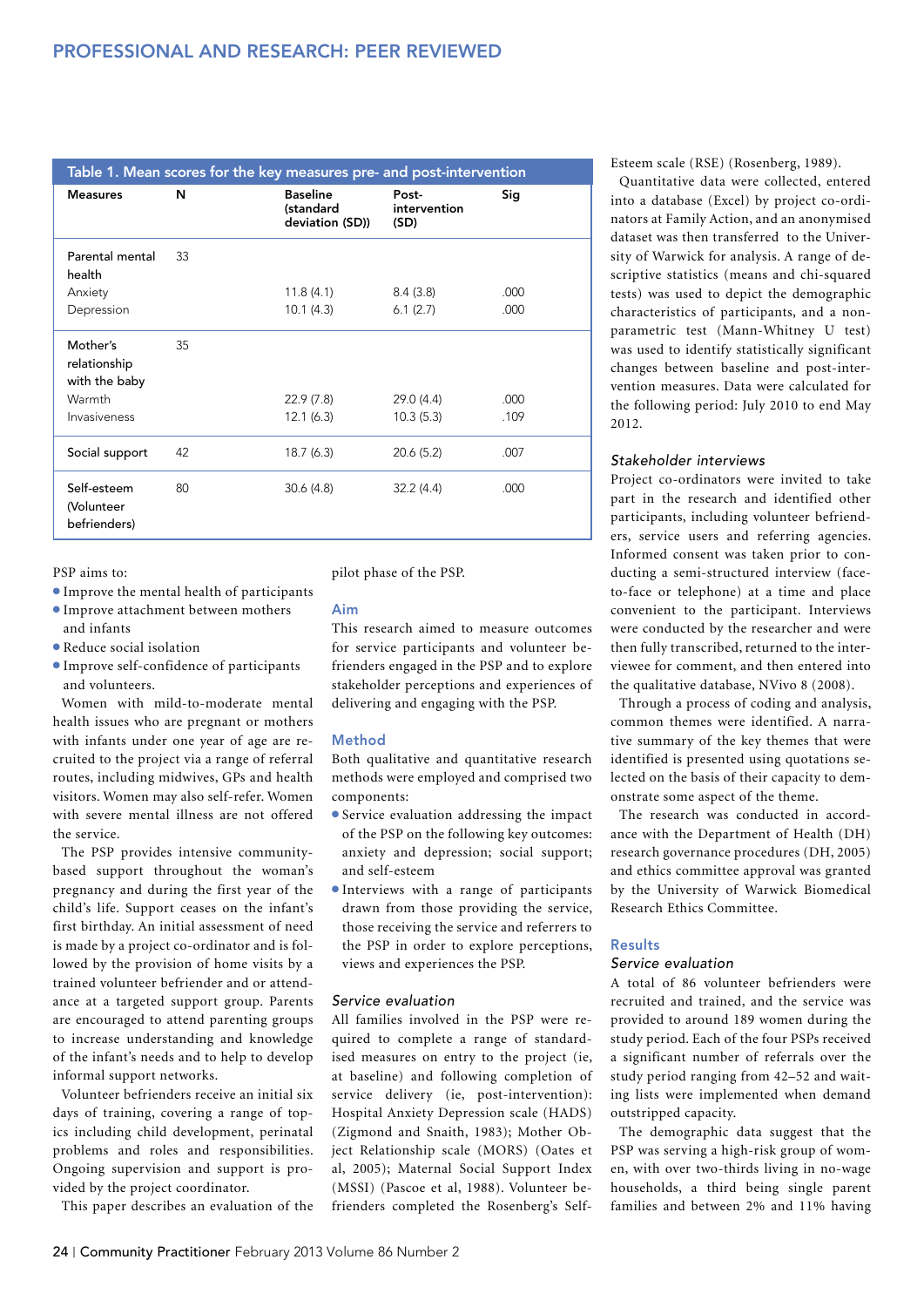child protection issues in addition to the presenting problems (eg, perinatal anxiety and/or depression). Around 20% of women did not take up the offer of the service, with some being non-contactable.

Pre- and post-intervention data were available for one-third of the women who received the service, and Table 1 shows the mean scores pre- and post-intervention for the three outcomes. The results show significant improvements in anxiety and depression, social support and in the mother's relationship with the baby in terms of warmth and invasiveness. There was also a significant improvement in the self-esteem of the volunteer befrienders.

#### *Stakeholder interviews*

Face-to-face and telephone interviews were conducted with a total of 41 individuals from the following groups: co-ordinators (5); volunteer befrienders (14); service users (13); and referrers to the service (9).

#### *Service users*

Service users who took part in an interview were aged between 20 and 45, the majority being in their 20s. They were all in relationships and cohabiting, except one mother who had separated from her partner. All women classed themselves as 'white British'. Numbers of children ranged from 1–5. One father took part in the research.

The quantitative data highlighted the high level of need in the population being served by the PSP and this was confirmed by the interviews, which indicated a range of problems such as social isolation and relationship difficulties. One lone mother described the impact of her depression on her young daughter:

*'Because she used to like to sit in one corner and stay there. Because sometimes I thought one day she was even sick but she wasn't. But I think it was the situation and the place where we were staying it was small. And myself I was depressed …so I didn't have time for her'* (Service user #12)

A number of women highlighted the importance of being supported and given the opportunity to socialise with other mothers and babies:

*'So we've been to a baby centre like she has suggested ... So we do do that. So she has* 

*helped us with the sort of socialising. Because obviously I was frightened to take her to baby centres and stuff. Especially on my own'*  (Service user #17)

Some interviewees highlighted the benefits of the additional support:

*'To have somewhere to go once a week and meet other people and sort of somewhere, if you like, to offload a few of your problems and somebody just to get you to understand that it's not you that's a bad person that ... do you know what I mean? Oh I can't explain it. It's support. Because you've got your partner, you've got your immediate family, but ... my mum's fantastic and we're really close, I don't know ... So I think without having the co-ordinator and the other girls there to understand it's not just me and there's somebody else there, I don't know where I'd be now to be fair'* (Service user #9)

The acceptance and non-judgemental approach of the volunteers appeared to be important to many women:

*'It sounded good, yeah. Um. I was a bit sceptical about admitting that I might have needed some help because I thought people might judge me. But no X [project co-ordinator] made me feel at ease and everything so it was OK'* (Service user #9)

The overwhelming message from the interviews with the service recipients was that of relief and gratitude:

*'Just to thank [co-ordinator] because she really, really changed my life. I didn't know that one time I could be somewhere happy. That's the only thing I can say … Really, really did a good job in my life'* (Service user #12)

# *Referrers to the PSP*

Referrers were unanimous that the PSP filled a gap left by other services. Frontline practitioners, such as midwives, health visitors, family workers and social workers, embraced the project wholeheartedly and were pleased to have a service such as the PSP to which to refer women:

*'But I thought, that sounds really good, because we deal with um lots of mums who are socially isolated or culturally isolated, who have difficulties getting out, who suffer with* 

*a bit of depression, but not serious enough to bring in the services of sort of mental health or anything'* (Referrer #20)

Agencies referring to the project were very appreciative of the PSP, alongside the potential support available to clients who had previously been unable to access suitable services. One health visitor referred to the level of need in her area as follows:

*'Yeah, very high need. I'd say probably 25% of my adults that I continue to visit is because of emotional health problems, including postnatal illness. So there's a very high need in this area'* (Referrer #10)

The use of joint assessments was highlighted, and the feedback provided by PSP co-ordinators was highly rated by referrers:

*'Very good feedback I have to say. So written updates. Letters. Emails. Verbal updates. We do joint visits. Joint assessments. Initial visits'* (Referrer #23)

The following case study (names have been altered) illustrates the benefits of the PSP for one couple.

In answer to the question 'What difference has this project made to you?' Tracy hesitated and, in a voice filled with emotion, said:

*'To be quite honest I think when we first had Tom he might have ended up in care'.* 

Both Shaun and Tracy are in their late 20s, both have learning difficulties and Tracy is physically disabled and a wheelchair user. Shaun is Tracy's full-time carer. Both parents report unhappy childhoods and difficult relationships with their families and for Tracy, difficulties making and sustaining friendships.

The couple were stable and self-sufficient until their situation changed swiftly with an unplanned pregnancy and the birth of a pre-term infant at 28 weeks. Bringing home baby Tom was daunting and both parents reported feeling depressed and overwhelmed. For Shaun it represented an overload in terms of caring responsibilities:

*'I'll put my hand up. I said to Tracy I don't want him. I actually said that to her twice*, *didn't I?'*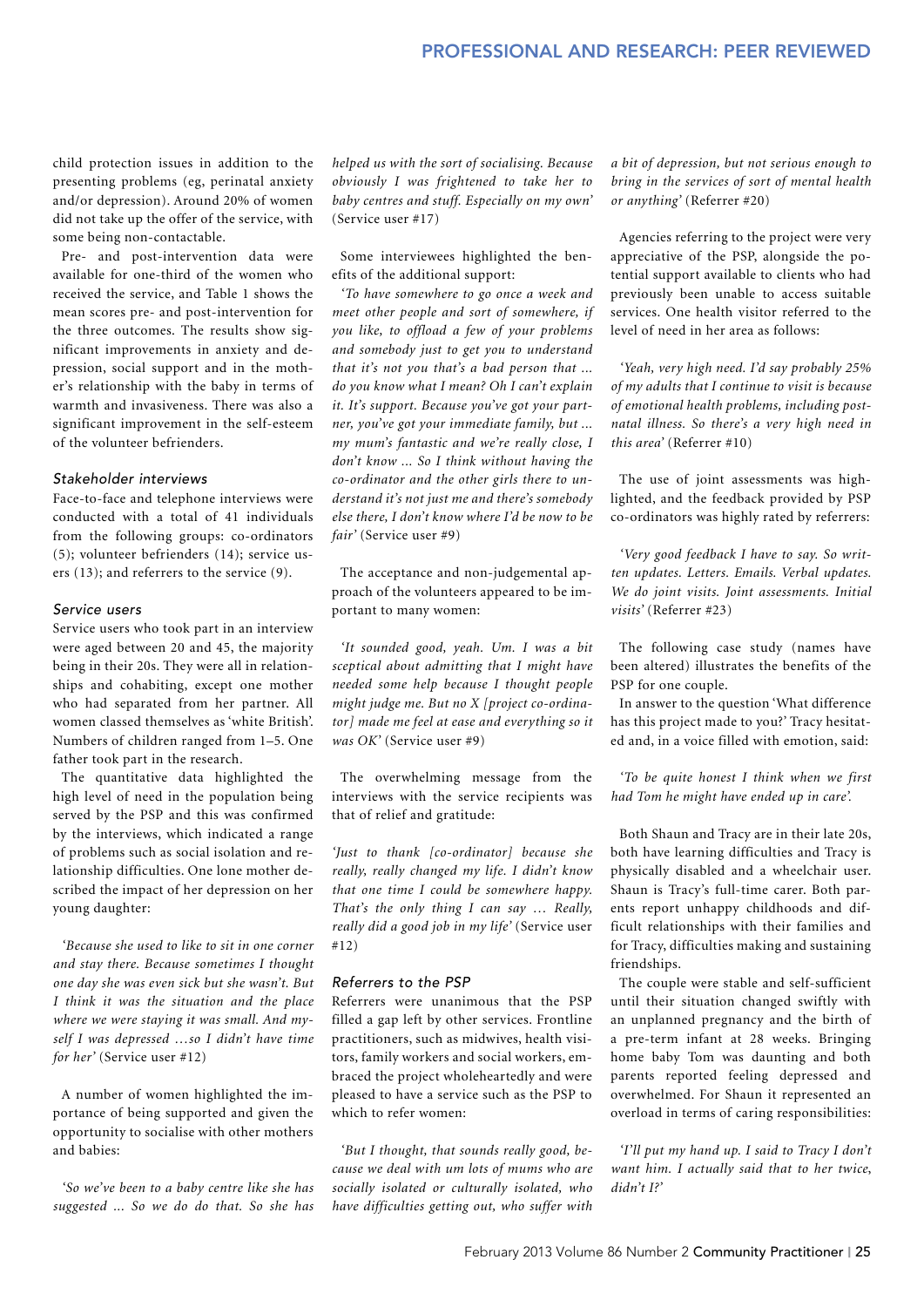# $\epsilon$ The results of the quantitative data from around a third of participants were suggestive of significant improvements in anxiety

Tracy's depression stemmed, in part, from her knowledge about Shaun's feelings and her own feelings about being unprepared. The hospital care appeared to do little to prepare her for the practicalities of caring for Tom at home:

*'So we was in severe-shock [laugh] stage. And then, when he was born it was even worse because he wasn't supposed to be born until March. So then when he did come home Shaun's sort of like ... because I'm ... because of my disability I'm not allowed to pick Tom up or walk around with him. Because with Tom being premature, um we ... I didn't really get a hands-on with him in the hospital either. And they didn't know how to treat me because I was in a wheelchair at the time because of my C-section. So the thing ... it was sort of like kid gloves for Tom and for me, and they didn't quite know how to treat us'.* 

The midwife working with the family referred them to the PSP soon after Tom was born and while he was still in hospital. At this point there were a number of services involved in the family's care but it soon became apparent that the PSP was the key resource. Through the PSP both Shaun and Tracy were offered a volunteer befriender. This offer was immediately accepted by Tracy but declined by Shaun who felt that as long as Tracy was being helped, he could cope:

*'Because when Tracy's on a "downer" it affects me and it affects Tom. So of course when it's helping Tracy it helps me, it helps Tom'.* 

A number of other services were put in place via the PSP co-ordinator, including baby massage and respite care for the parents when Tom was six months old. The latter was highly valued by both parents because it provided time for themselves but also an opportunity for Tom to mix with other infants, something they felt unable to provide for him themselves. Tracy was also referred for counselling, which she has found very helpful. Shaun describes the project as follows:

*'Basically, in one word, supportive. That's how we found it. I mean, they've been brilliant. I mean, we come here ... all the staff are brilliant. Can't fault one of them. I mean, counsellor's helping Tracy. Co-ordinator ... without her getting everyone together and everything ... getting Tracy that befriender ... I would say they've really helped. But in one word, supportive I would say'.*

A planned withdrawal of support was in progress, as their independence and support from other services has increased.

# *Service providers*

Characteristics of the volunteers in this sample were as follows:

- Ages ranged from 20–60 years, with over half in their 40s
- All but one had children and most were either married or in stable relationships
- **The majority described themselves as** 'white British'
- $\bullet$  Motivation to volunteer stemmed from either having suffered from PND (half the sample claimed to have had PND) and others who wanted to get involved with the community.

The training and guidance they received, coupled with ongoing support from the project co-ordinator, was valued and praised by the volunteer befrienders. They acknowledged the need for the PSP and referred to the way in which they felt the visits increased women's self-esteem and empowered them.

They described various ways in which they

#### Key points

- The impact of perinatal mental health problems are well documented in terms of the long-term consequences for the infant
- **•** The Family Action Perinatal Support Project (PSP) provides a volunteer befriending service which shows promising results in improving outcomes for infants and their parents
- The PSP appears to fill a gap in service provision for women with mild to moderate ante and post natal depression
- The PSP was welcomed by health visitors, midwives and other referrers to the service
- **•** Service users, referrers and providers rated the PSP highly and identified a range of benefits for service recipients and for volunteer befrienders

felt the support that they provided had benefited the families:

*'But I remember this particular girl the first time I met her she just … I could tell by her eyes what pain she was in. She just had … she sort of glared at me. And now she does actually look happy again and there is that sparkle in her eyes'* (Volunteer befriender #11)

Volunteer befrienders also described a range of personal benefits for themselves and for their families, noting increasing confidence. One volunteer referred to an increased sense of acceptance:

*'It's just really … I just found it really rewarding. I wanted to give something back to the community really and I feel that I have done that. Um. It's kind of made me feel accepted in a way'* (Volunteer befriender #11)

# Discussion

The findings of this research suggest that the PSP was serving a population of women with complex needs (ie, no-wage households, single parents and child protection issues, in addition to the presenting problems of perinatal anxiety and/or depression). In addition, it is filling a significant gap in existing provision for women experiencing perinatal mental health problems.

A wide range of practitioners referred women to the PSP, including social workers, midwives, health visitors and a perinatal mental health service seeking input for women discharged from the service but still in need of further, less intensive support. Referrers to the service identified high levels of unmet need in their local populations and were appreciative of the opportunity to refer women to a service such as the PSP. Evidence of effective partnership working between the voluntary and statutory sectors emerged, including effective information sharing and